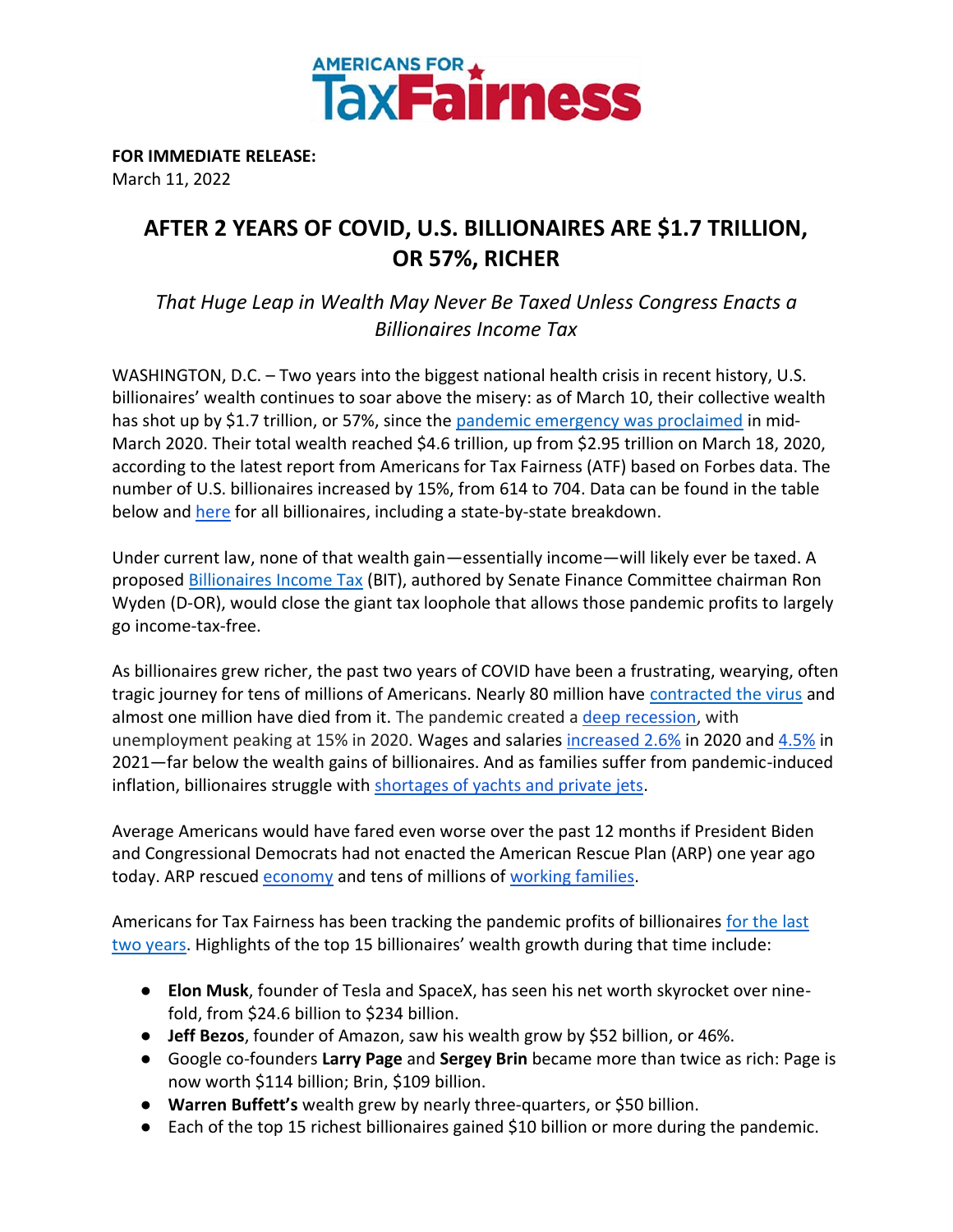| <b>Name</b>          | <b>Net Worth</b><br>Mar. 18, 2020<br>(\$ Billions) | <b>Net Worth</b><br>Mar. 10, 2022<br>(\$ Billions) | 24 Month<br><b>Wealth Growth</b><br>(\$ Billions) | 24 Month %<br><b>Wealth Growth</b> | <b>Source</b>       |
|----------------------|----------------------------------------------------|----------------------------------------------------|---------------------------------------------------|------------------------------------|---------------------|
| Elon Musk            | \$24.6                                             | \$234.0                                            | \$209.4                                           | 851%                               | Tesla, SpaceX       |
| Jeff Bezos           | \$113.0                                            | \$165.1                                            | \$52.1                                            | 46%                                | Amazon              |
| <b>Bill Gates</b>    | \$98.0                                             | \$129.5                                            | \$31.5                                            | 32%                                | Microsoft           |
| Warren Buffett       | \$67.5                                             | \$117.6                                            | \$50.1                                            | 74%                                | Berkshire Hathaway  |
| Larry Page           | \$50.9                                             | \$113.6                                            | \$62.7                                            | 123%                               | Google              |
| Sergey Brin          | \$49.1                                             | \$109.4                                            | \$60.3                                            | 123%                               | Google              |
| Larry Ellison        | \$59.0                                             | \$104.7                                            | \$45.7                                            | 77%                                | software            |
| <b>Steve Ballmer</b> | \$52.7                                             | \$92.7                                             | \$40.0                                            | 76%                                | Microsoft           |
| Mark Zuckerberg      | \$54.7                                             | \$71.1                                             | \$16.4                                            | 30%                                | Facebook            |
| Michael Bloomberg    | \$48.0                                             | \$70.0                                             | \$22.0                                            | 46%                                | <b>Bloomberg LP</b> |
| Jim Walton           | \$54.6                                             | \$65.2                                             | \$10.6                                            | 19%                                | Walmart             |
| Alice Walton         | \$54.4                                             | \$64.3                                             | \$9.9                                             | 18%                                | Walmart             |
| Rob Walton           | \$54.1                                             | \$64.0                                             | \$9.9                                             | 18%                                | Walmart             |
| <b>Michael Dell</b>  | \$22.9                                             | \$55.8                                             | \$32.9                                            | 143%                               | Dell computers      |
| <b>Charles Koch</b>  | \$38.2                                             | \$52.1                                             | \$13.9                                            | 37%                                | Koch Industries     |
| <b>SUBTOTAL</b>      | \$841.7                                            | \$1,509.2                                          | \$667.5                                           | 79%                                |                     |
| <b>ALL OTHERS</b>    | \$2,105.8                                          | \$3,111.4                                          | \$1,005.6                                         | 48%                                |                     |
| <b>U.S. TOTAL</b>    | \$2,947.5                                          | \$4,620.6                                          | \$1,673.1                                         | 57%                                |                     |

**Sources:** March 18, 2020 data: Forbes, "Forbes Publishes 34th Annual List Of Global Billionaires" April 7, 2020; March 10, 2022 data: Forbes, "The World's Real-Time Billionaires, Today's Winners and Losers."

The scale of U.S. billionaire wealth and wealth growth is hard to comprehend:

- The \$4.6 trillion total fortune of the nation's 704 billionaires is one-third more than the [collective \\$3.4 trillion net worth](https://www.federalreserve.gov/releases/z1/dataviz/dfa/distribute/chart/#range:2006.3,2021.3) of the entire bottom half of American society, or some [65 million households.](https://www.statista.com/statistics/183635/number-of-households-in-the-us/#:~:text=How%20many%20households%20are%20in%20the%20U.S.%3F%20In,there%20were%2052.8%20million%20households%20in%20the%20U.S.)
- The \$1.7 trillion wealth gain by billionaires over the past 24 months could fund much of the 10-year [\\$2.2 trillion cost](https://www.nytimes.com/2021/11/19/us/politics/house-passes-reconciliation-bill.html) of the Build Back Better plan of social and environmental investments passed by the House of Representatives last fall. Billionaires could pick up much of the tab and still be just as rich as they were before COVID hit.

"For billionaires, it's been two years of raking in the riches, while for most families it's been two years of fear, frustration and financial worry," said **Frank Clemente, ATF executive director**. "Working families pay what they owe in taxes each paycheck. Billionaires generally pay little or nothing in taxes on these extraordinary gains in wealth. Congress should enact a Billionaires Income Tax to directly tax these wealth gains as income each year, so that billionaires begin to pay their fair share of taxes. Such a reform is not yet part of President Biden's investment and tax legislation now being revised by Congress, but it should be."